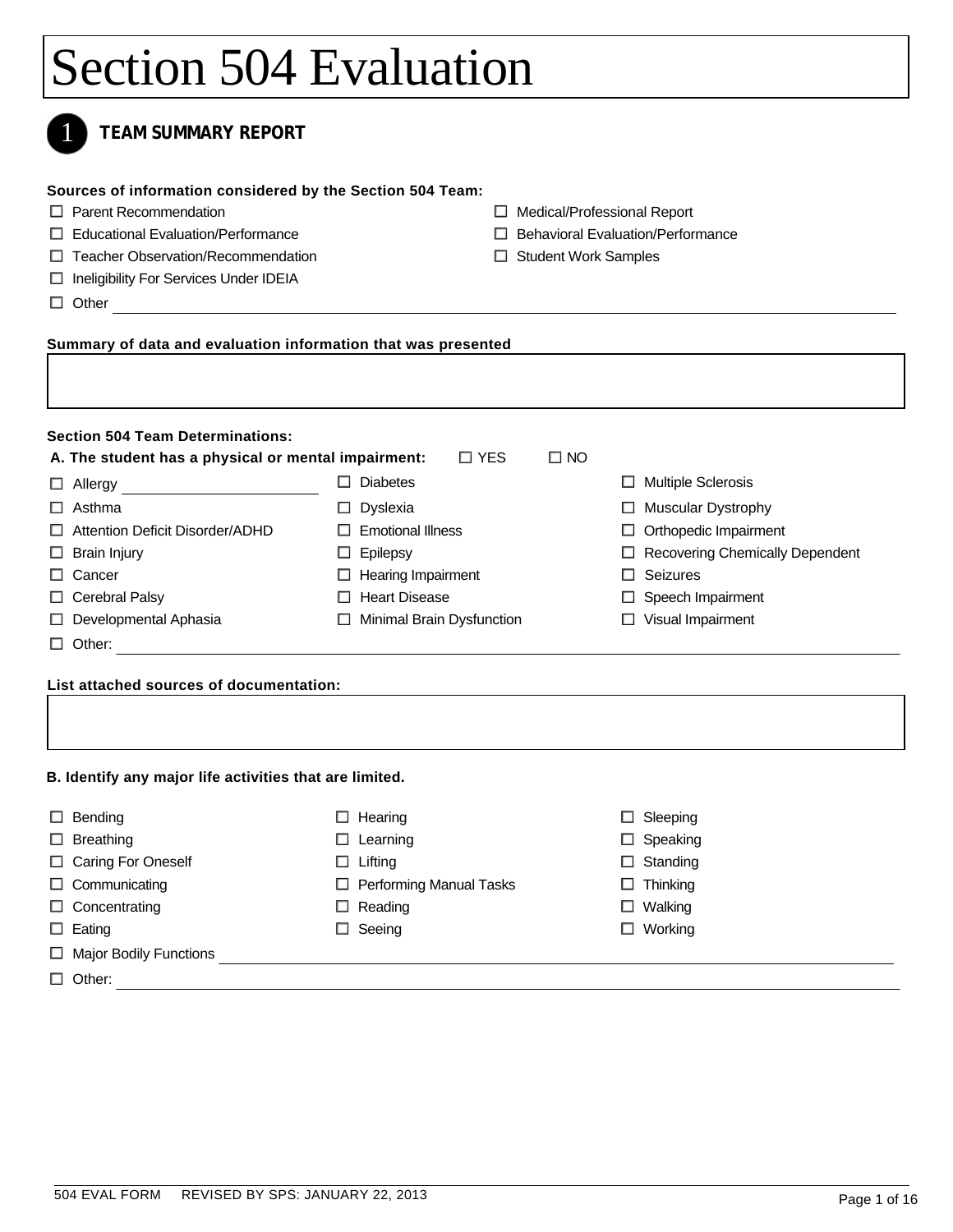

**Eligibility Determination**

Describe the nature of the disability:

Describe the basis for the disability:

Describe how the disability affects one or more major life activities:

Describe the impact of the disability:

The term "substantially limits" means that the student is a) unable to perform one or more major life activities that a typical student of approximately the same age can perform OR b) significantly restricted as to the condition, manner or duration under which a particular life activity is performed as compared to a typical student of approximately the same age. The impairment must be substantial when compared to the typical student of approximately the same age.

Place an "X" on the following scale to indicate the specific degree that the impairment limits the major life activity. Specify information considered by the team that justifies the rating.

| $\Box$ 1 - Negligibly | $\square$ 2 - Mildly | $\Box$ 3 - Moderately | $\Box$ 4 - Substantially | $\square$ 5 - Extremely |
|-----------------------|----------------------|-----------------------|--------------------------|-------------------------|
| Specify:              |                      |                       |                          |                         |

- $\Box$  The team's determination (below a '4') indicates that the student does not have a disability that meets eligibility as defined under Section 504.
- $\Box$  The team's determination (a '4' or above) indicates that the student has a disability that meets eligibility as defined under Section 504.
	- $\Box$  Section 504 plan is necessary to enable the student to receive a free appropriate public education.
	- $\Box$  Section 504 plan is NOT necessary for the student to receive a free appropriate public education.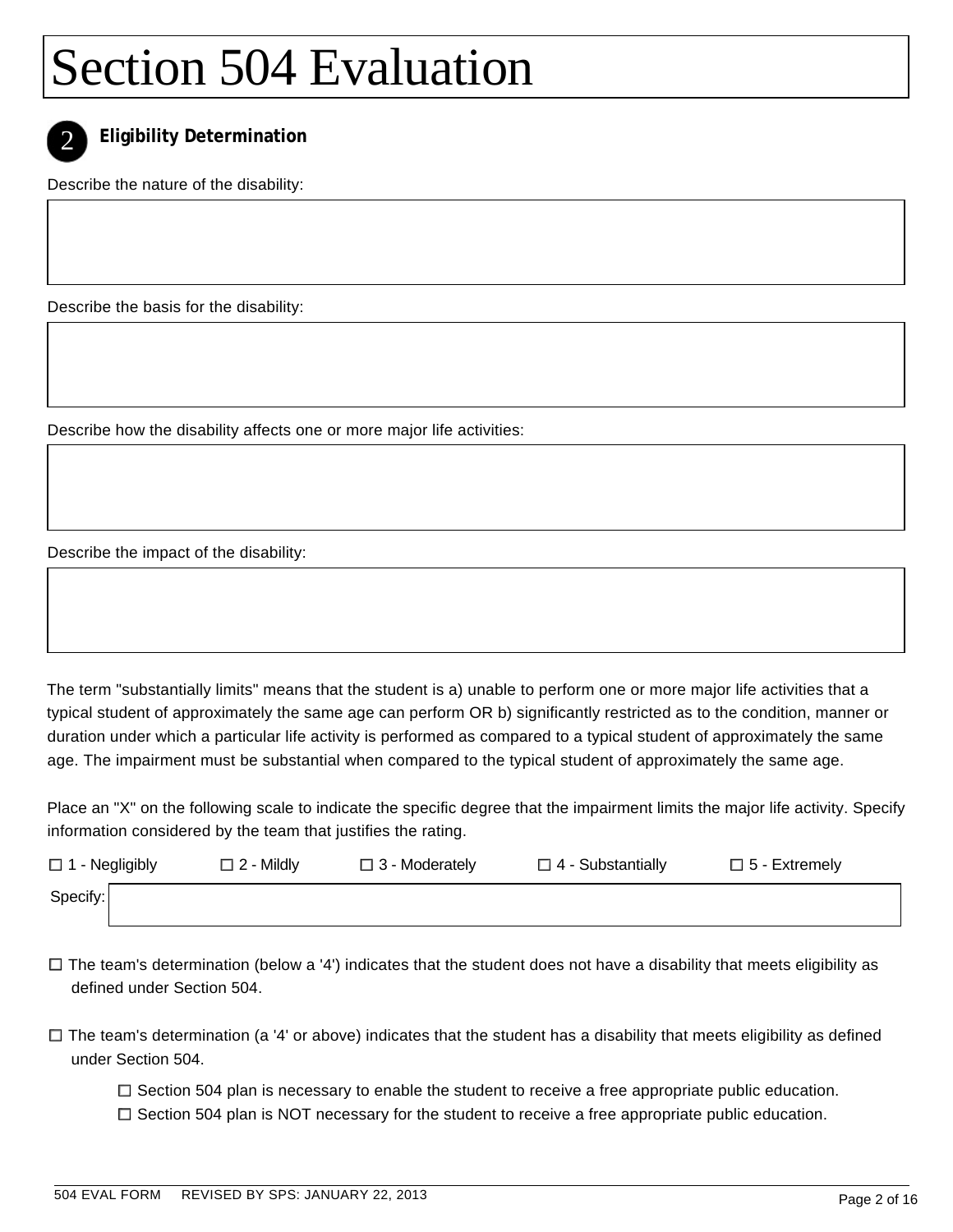### **Section 504 Team:**

| <b>Name</b> | <b>Position</b> | Signature | <b>Date</b> |
|-------------|-----------------|-----------|-------------|
|             |                 |           |             |
|             |                 |           |             |
|             |                 |           |             |
|             |                 |           |             |
|             |                 |           |             |
|             |                 |           |             |
|             |                 |           |             |

### **Acknowledgment:**

I received a copy of the Notice of Section 504 Procedural Safeguards.

 $\Box$  I agree with the Section 504 Team's recommendations as stated above.

 I disagree with the Section 504 Team's recommendations as stated above. (Please attach a sheet outlining those areas of the recommendations with which you disagree.)

| <b>Parent/Guardian Signature</b> | <b>Date</b> |
|----------------------------------|-------------|
| <b>Parent/Guardian Signature</b> | <b>Date</b> |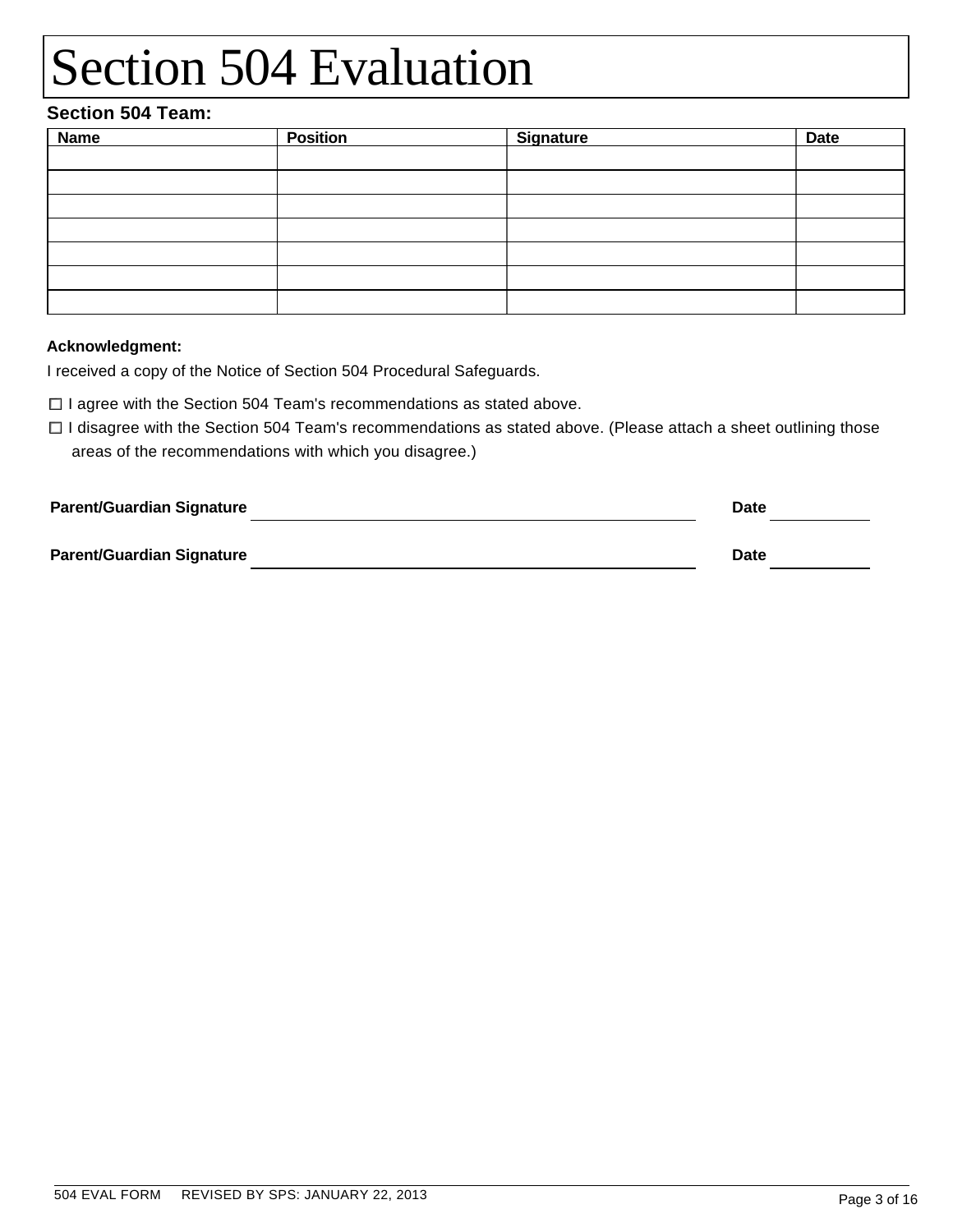| <b>CHILD'S INFORMATION</b><br>NAME:      |                    |                | MEETING INFORMATION                                |
|------------------------------------------|--------------------|----------------|----------------------------------------------------|
| <b>ID NUMBER:</b>                        |                    | GRADE:         | <b>MEETING DATE:</b>                               |
| DATE OF BIRTH:                           |                    | <b>GENDER:</b> | <b>MEETING TYPE:</b>                               |
| STREET:                                  |                    |                | $\Box$ INITIAL SECTION 504 EVALUATION              |
| CITY:                                    | STATE:             | ZIP:           | $\Box$ REVIEW SECTION 504 EVALUATION               |
| <b>DISTRICT OF RESIDENCE:</b>            |                    |                |                                                    |
| <b>COUNTY OF RESIDENCE:</b>              |                    |                | <b>SECTION 504 TIMELINES</b>                       |
| <b>DISTRICT OF SERVICE:</b>              |                    |                | <b>SECTION 504 EFFECTIVE DATES</b>                 |
| PARENTS'/GUARDIAN'S INFORMATION<br>NAME: |                    |                | <b>REFERRAL DATE:</b>                              |
| STREET:                                  |                    |                | <b>CONSENT DATE:</b>                               |
| CITY:                                    | STATE:             | ZIP:           | <b>NEXT REVIEW:</b>                                |
| HOME PHONE:                              | <b>WORK PHONE:</b> |                |                                                    |
| <b>CELL PHONE:</b>                       | EMAIL:             |                |                                                    |
| NAME:                                    |                    |                | <b>SECTION 504 STATUS</b><br>(check when complete) |
| STREET:                                  |                    |                |                                                    |
| CITY:                                    | STATE:             | ZIP:           | $\Box$ 1. TEAM SUMMARY REPORT                      |
| HOME PHONE:                              | <b>WORK PHONE:</b> |                | $\Box$ 2. ELIGIBILITY DETERMINATION                |
| <b>CELL PHONE:</b>                       | EMAIL:             |                |                                                    |
|                                          |                    |                |                                                    |

### **ADDITIONAL INFORMATION**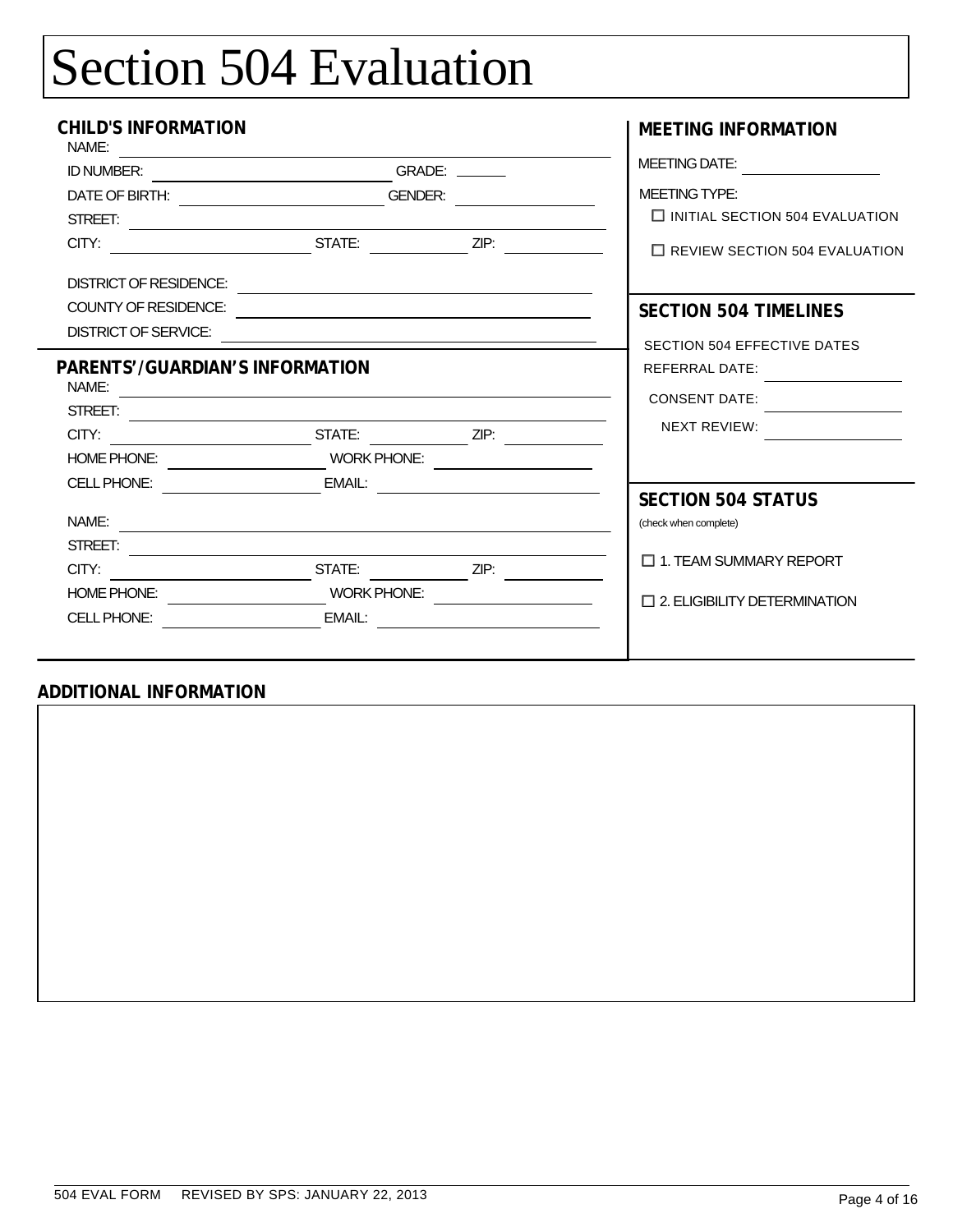# Section 504

| TO:                                                                                                                                                                                                                                                                                 | DATE:                                                                                                                                                                                                                                                                                                                                                                                                                                                                                              |
|-------------------------------------------------------------------------------------------------------------------------------------------------------------------------------------------------------------------------------------------------------------------------------------|----------------------------------------------------------------------------------------------------------------------------------------------------------------------------------------------------------------------------------------------------------------------------------------------------------------------------------------------------------------------------------------------------------------------------------------------------------------------------------------------------|
| FROM:                                                                                                                                                                                                                                                                               |                                                                                                                                                                                                                                                                                                                                                                                                                                                                                                    |
|                                                                                                                                                                                                                                                                                     |                                                                                                                                                                                                                                                                                                                                                                                                                                                                                                    |
| You are invited to attend a meeting to discuss the educational needs of:<br>NAME:                                                                                                                                                                                                   | DATE OF BIRTH:                                                                                                                                                                                                                                                                                                                                                                                                                                                                                     |
| PURPOSE FOR MEETING (Check all that apply):<br>$\Box$ To determine if your child is eligible, or continues to be eligible, under Section 504<br>□ To develop, review and/or revise your child's Section 504 plan<br>$\Box$ To conduct a Manifestation Determination<br>$\Box$ Other |                                                                                                                                                                                                                                                                                                                                                                                                                                                                                                    |
| THIS CONFERENCE WILL BE SCHEDULED AS A: (Check all that apply)<br>$\Box$ Video conference<br>$\Box$ Face to face meeting<br>DATE:<br>TIME:                                                                                                                                          | □ Telephone conference/Conference call<br>LOCATION:                                                                                                                                                                                                                                                                                                                                                                                                                                                |
| OTHER PERSONS WHO HAVE BEEN INVITED TO ATTEND THIS MEETING INCLUDE:<br>Regular Education Teacher<br>$\Box$ Student                                                                                                                                                                  | □ District Representative                                                                                                                                                                                                                                                                                                                                                                                                                                                                          |
| $\Box$ Other                                                                                                                                                                                                                                                                        |                                                                                                                                                                                                                                                                                                                                                                                                                                                                                                    |
| at the meeting.                                                                                                                                                                                                                                                                     | If you would like to schedule the meeting at a different time, date, or location, or schedule a different type of meeting, or if you                                                                                                                                                                                                                                                                                                                                                               |
| require an interpreter, please contact:<br>CONTACT:                                                                                                                                                                                                                                 | PHONE:                                                                                                                                                                                                                                                                                                                                                                                                                                                                                             |
|                                                                                                                                                                                                                                                                                     |                                                                                                                                                                                                                                                                                                                                                                                                                                                                                                    |
| Response to Parent Invitation                                                                                                                                                                                                                                                       |                                                                                                                                                                                                                                                                                                                                                                                                                                                                                                    |
| <b>COMPLETE AND RETURN TO THE CHILD'S SCHOOL</b>                                                                                                                                                                                                                                    |                                                                                                                                                                                                                                                                                                                                                                                                                                                                                                    |
| <b>CHILD'S NAME:</b>                                                                                                                                                                                                                                                                | DATE OF BIRTH:                                                                                                                                                                                                                                                                                                                                                                                                                                                                                     |
| TIME:<br>MEETING SCHEDULED DATE:<br>$\Box$ I will attend/participate $\Box$ I will not attend/participate                                                                                                                                                                           |                                                                                                                                                                                                                                                                                                                                                                                                                                                                                                    |
| $\Box$ Another/Others will accompany me (optional)<br>I would like to change the type of meeting to:                                                                                                                                                                                | I would like the location of this meeting changed to: <b>contain the container and container and container and container</b>                                                                                                                                                                                                                                                                                                                                                                       |
| $\Box$ A bilingual or sign language interpreter is requested                                                                                                                                                                                                                        | Although it is not required that you attend, we strongly encourage and welcome your participation in the meeting. You are a valuable<br>member of the Section 504 Team. You are welcome to bring any information, including formal or informal test results, work samples,<br>etc., to the meeting. You may bring someone who has knowledge or special expertise regarding your child or someone to assist you<br>I would like this meeting rescheduled for the following suggested date and time: |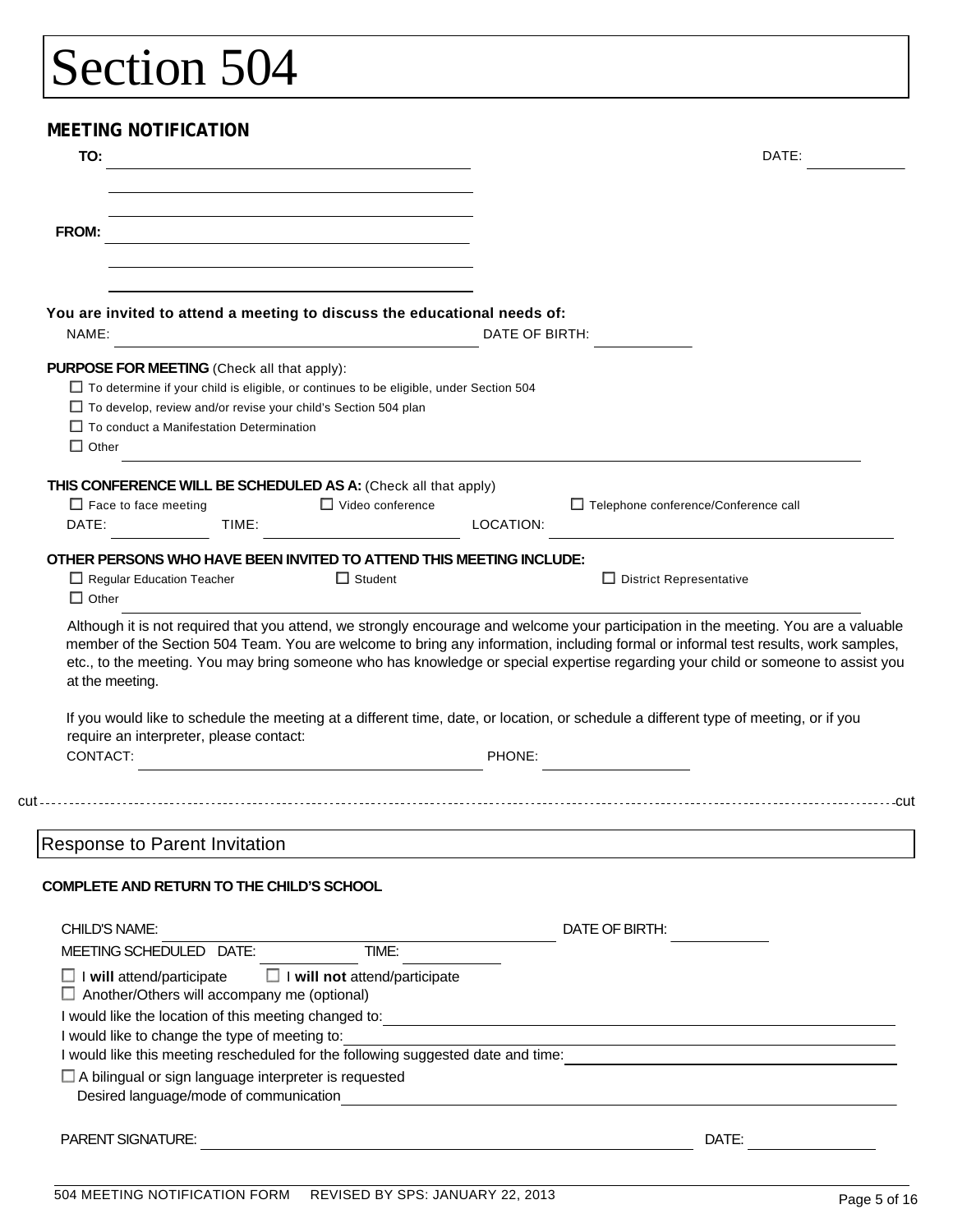### **PARENTAL CONSENT**

DATE:

Student: Student: School: School: School: School: School: School: School: School: School: School: School: School: School: School: School: School: School: School: School: School: School: School: School: School: School: Scho

Dear:

Your child has been referred to the Section 504 Team to determine whether he/she has a disability that substantially limits one or more major life activities. In order to determine eligibility, the Section 504 Team will be conducting an evaluation of your child to determine the possible need for a Section 504 Plan. Your consent is required for that evaluation. Please indicate your consent below and return the form to the school at your earliest convenience. The evaluation process will not proceed without your consent.

You are invited to provide the Section 504 Team with any information that may be helpful in determining your child's eligibility. Following the evaluation, the Section 504 Team will meet to review the results of the evaluation and determine whether your child is eligible for a Section 504 Plan. You will receive notification of the date and time of that meeting.

| NAME:             | TITLE:           |        |
|-------------------|------------------|--------|
| ADDRESS:          | SCHOOL DISTRICT: |        |
| CITY, STATE, ZIP: |                  |        |
| TELEPHONE:        | EMAIL:           |        |
|                   |                  |        |
|                   |                  |        |
| cut -             |                  | - -cut |
|                   | <b>Consent</b>   |        |
| Student:          | School:          |        |
|                   |                  |        |

I have received notice and understand that my child has been referred to the Section 504 Team to determine if he/she has a disability that substantially limits one or more major life activities. I understand that I must give written consent to the Team for my child to be evaluated.

 $\Box$  I hereby grant consent for evaluation by the Section 504 Team

 $\Box$  I do not grant consent for evaluation by the Section 504 Team. I understand the without my consent, my child cannot be evaluated for Section 504 accommodations.

Signature of Parent/Guardian Date Controller and Date Date Date Date Date Date Date

Please sign and return this portion to your child's school.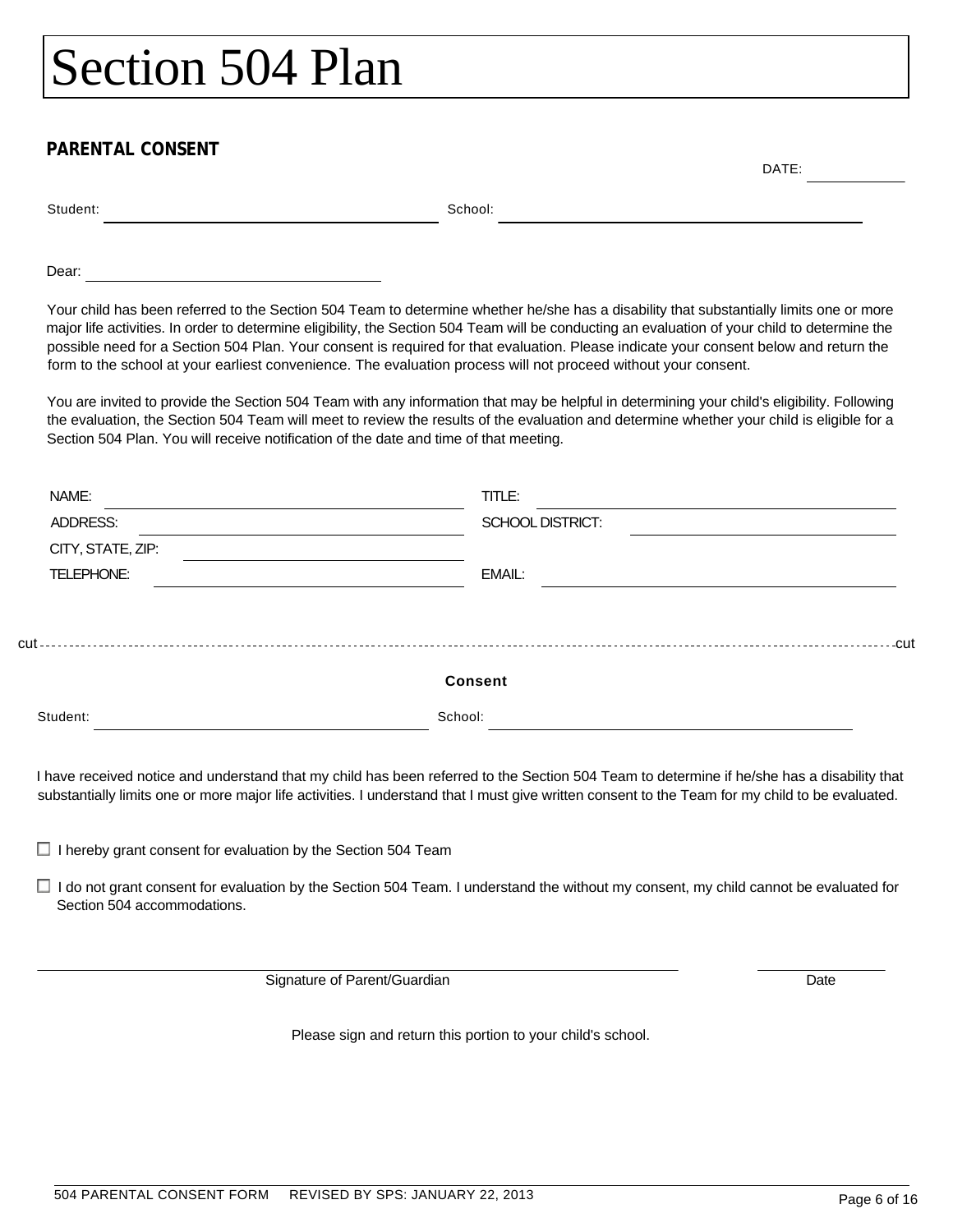

## **SECTION 504 PLAN**

The student covered under this Plan is a student with a disability. The accommodations, modifications and/or services listed on the plan comply with the ADA Amendments Act of 2008 and the Rehabilitation Act of 1973.

Describe the nature of the disability:

Describe the basis for the disability:

Describe how the disability affects one or more major life activities:

Describe the impact of the disability:

### List the accommodations, modifications and/or services:

| Accommodation/Modification/Service | Location:<br>(General Classroom or Other) | Individual(s) Responsible |
|------------------------------------|-------------------------------------------|---------------------------|
|                                    |                                           |                           |
|                                    |                                           |                           |
|                                    |                                           |                           |
|                                    |                                           |                           |
|                                    |                                           |                           |
|                                    |                                           |                           |
|                                    |                                           |                           |
|                                    |                                           |                           |
|                                    |                                           |                           |
|                                    |                                           |                           |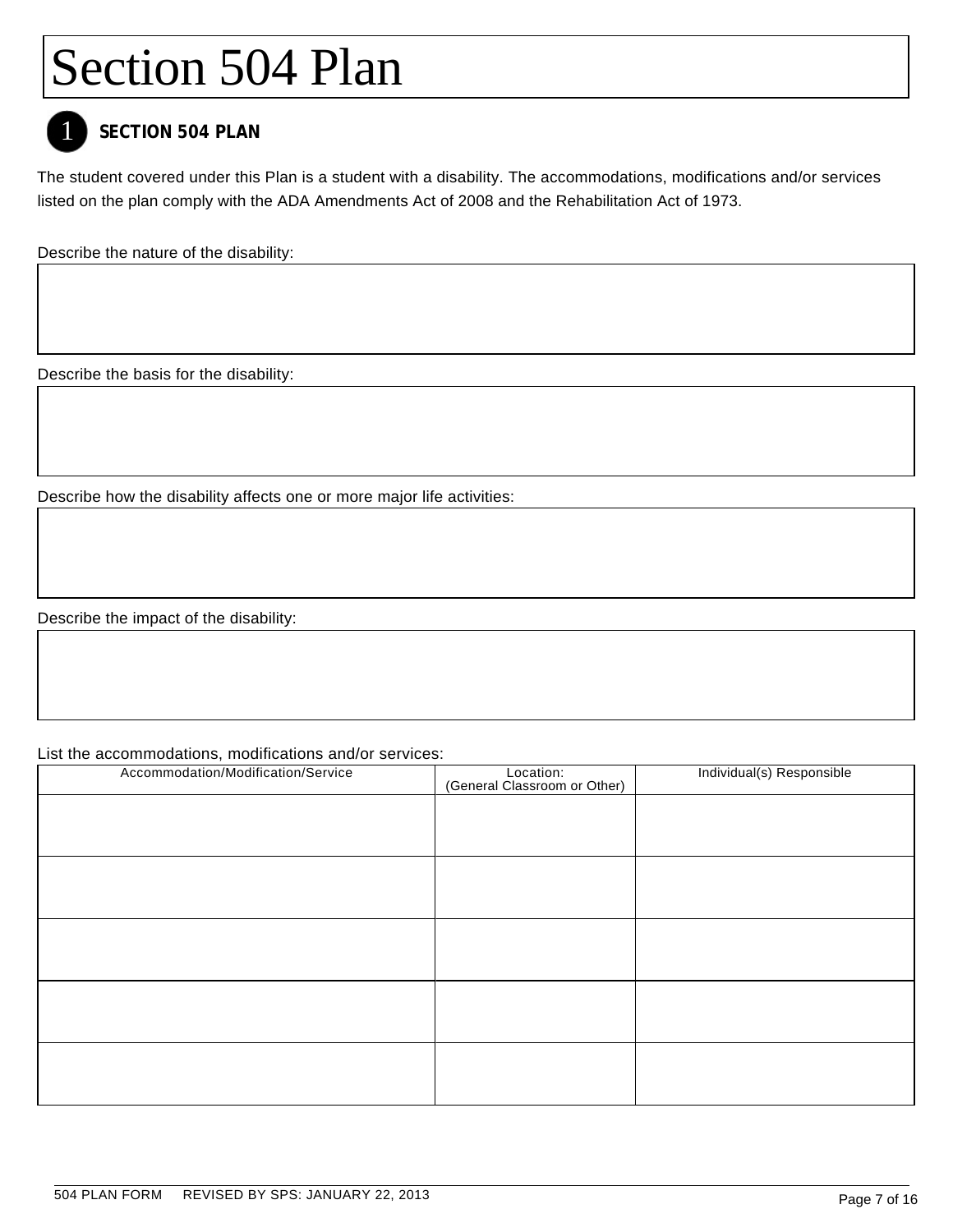

## **STATEWIDE AND DISTRICT WIDE TESTING**

Will the child participate in classroom, district wide and state wide assessments with accommodations?

 $\Box$  YES  $\Box$  NO

| <b>AREA</b>           | <b>GRADE</b> | <b>DATE OF TEST</b> | <b>CHILD WILL BE TESTED:</b>                           | <b>DETAIL OF ACCOMMODATIONS</b> |
|-----------------------|--------------|---------------------|--------------------------------------------------------|---------------------------------|
| <b>READING</b>        |              |                     | □ Without Accommodations<br>$\Box$ With Accommodations |                                 |
| <b>WRITING</b>        |              |                     | □ Without Accommodations<br>$\Box$ With Accommodations |                                 |
| <b>MATH</b>           |              |                     | □ Without Accommodations<br>□ With Accommodations      |                                 |
| <b>SCIENCE</b>        |              |                     | □ Without Accommodations<br>$\Box$ With Accommodations |                                 |
| <b>SOCIAL STUDIES</b> |              |                     | □ Without Accommodations<br>□ With Accommodations      |                                 |
| <b>OTHER</b>          |              |                     | □ Without Accommodations<br>□With Accommodations       |                                 |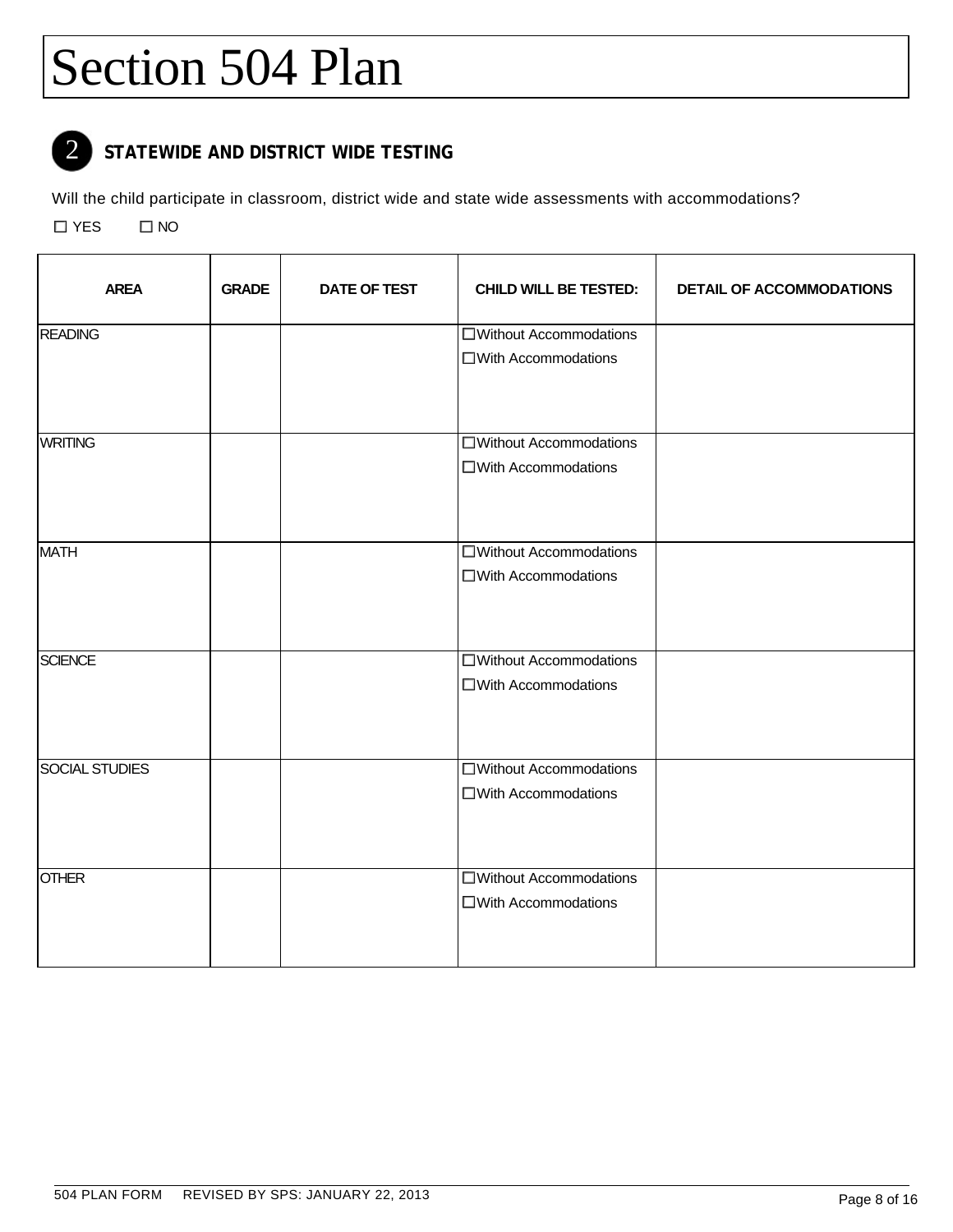## 3

## **SIGNATURES**

### **Participants:**

| <b>NAME</b> | <b>TITLE</b> | <b>SIGNATURE</b> | <b>DATE</b> |
|-------------|--------------|------------------|-------------|
|             | Parent       |                  |             |
|             |              |                  |             |
|             |              |                  |             |
|             |              |                  |             |
|             |              |                  |             |
|             |              |                  |             |
|             |              |                  |             |
|             |              |                  |             |
|             |              |                  |             |
|             |              |                  |             |

### **Signatures:**

I received a copy of the Notice of Section 504 Procedural Safeguards.

Parent/Guardian Signature Date

 $\Box$  I give permission for this Section 504 Plan to be implemented for my child. My signature indicates consent for the information contained in this plan to be distributed to appropriate staff members.

 $\Box$  I do not give permission for this Section 504 Plan to be implemented for my child.

Parent/Guardian Signature Date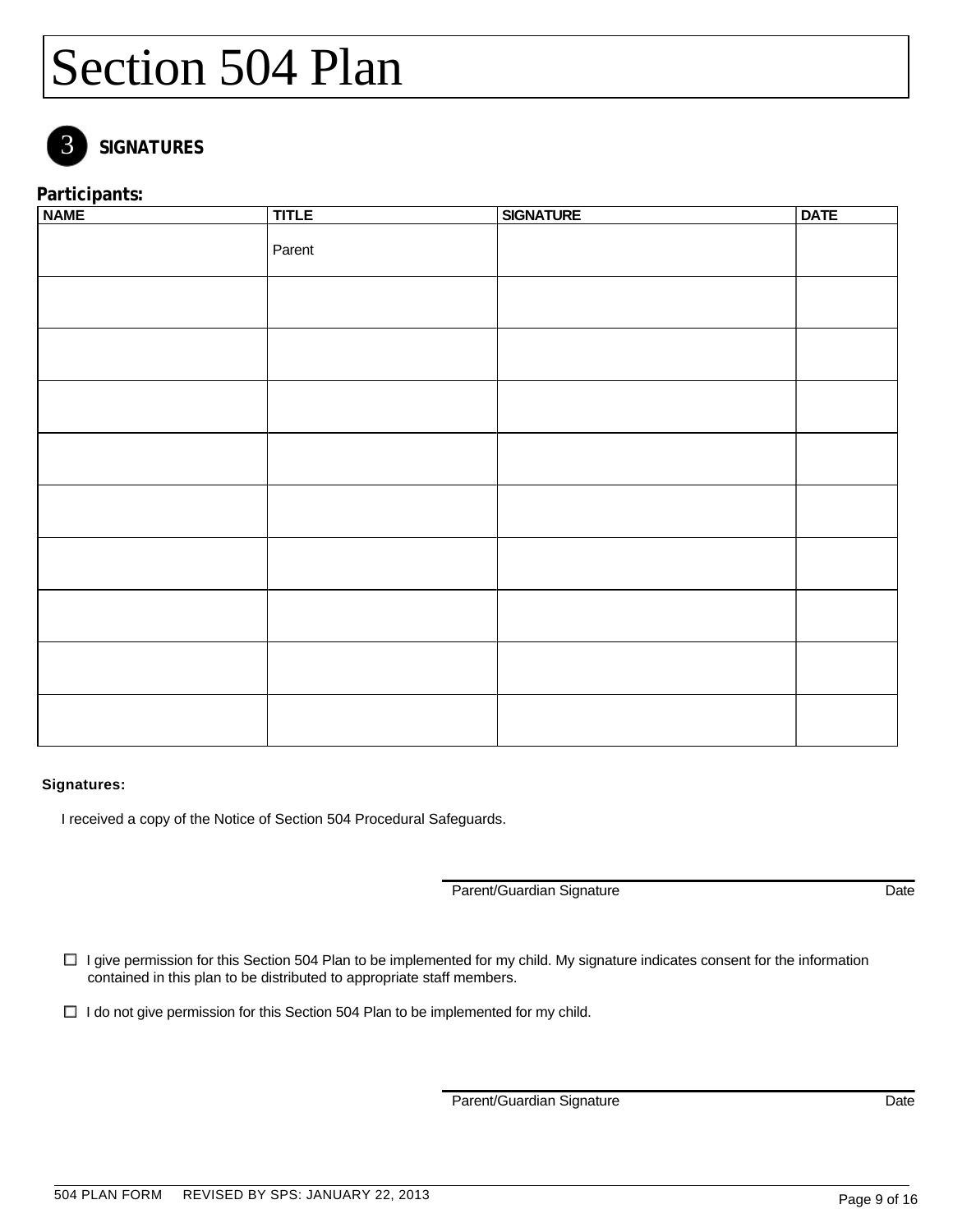| <b>CHILD'S INFORMATION</b><br>NAME:                                                         |                    |                | <b>MEETING INFORMATION</b>                                                         |
|---------------------------------------------------------------------------------------------|--------------------|----------------|------------------------------------------------------------------------------------|
| <b>ID NUMBER:</b>                                                                           |                    | <b>GRADE:</b>  | <b>MEETING DATE:</b>                                                               |
| DATE OF BIRTH:                                                                              |                    | <b>GENDER:</b> | <b>MEETING TYPE:</b>                                                               |
| STREET:                                                                                     |                    |                | $\Box$ INITIAL SECTION 504 PLAN<br>$\Box$ REVIEW SECTION 504 PLAN                  |
| CITY:                                                                                       | STATE:             | ZIP:           |                                                                                    |
| <b>DISTRICT OF RESIDENCE:</b><br><b>COUNTY OF RESIDENCE:</b><br><b>DISTRICT OF SERVICE:</b> |                    |                | <b>SECTION 504 TIMELINES</b><br><b>LAST EVALUATION:</b><br><b>NEXT EVALUATION:</b> |
| PARENTS'/GUARDIAN'S INFORMATION<br>NAME:                                                    |                    |                | SECTION 504 EFFECTIVE DATES<br>START:                                              |
| STREET:                                                                                     |                    |                | END:                                                                               |
| CITY:                                                                                       | STATE:             | ZIP:           | <b>NEXT REVIEW:</b>                                                                |
| HOME PHONE:                                                                                 | <b>WORK PHONE:</b> |                |                                                                                    |
| CELL PHONE:                                                                                 | EMAIL:             |                | <b>SECTION 504 STATUS</b>                                                          |
| NAME:                                                                                       |                    |                | (check when complete)<br>$\Box$ 1. SECTION 504 PLAN                                |
| STREET:                                                                                     |                    |                |                                                                                    |
| CITY:                                                                                       | STATE:             | ZIP:           | 2. TESTING PAGE                                                                    |
| <b>HOME PHONE:</b>                                                                          | <b>WORK PHONE:</b> |                |                                                                                    |
| CELL PHONE:                                                                                 | EMAIL:             |                | 3. SIGNATURE PAGE                                                                  |

## **ADDITIONAL INFORMATION**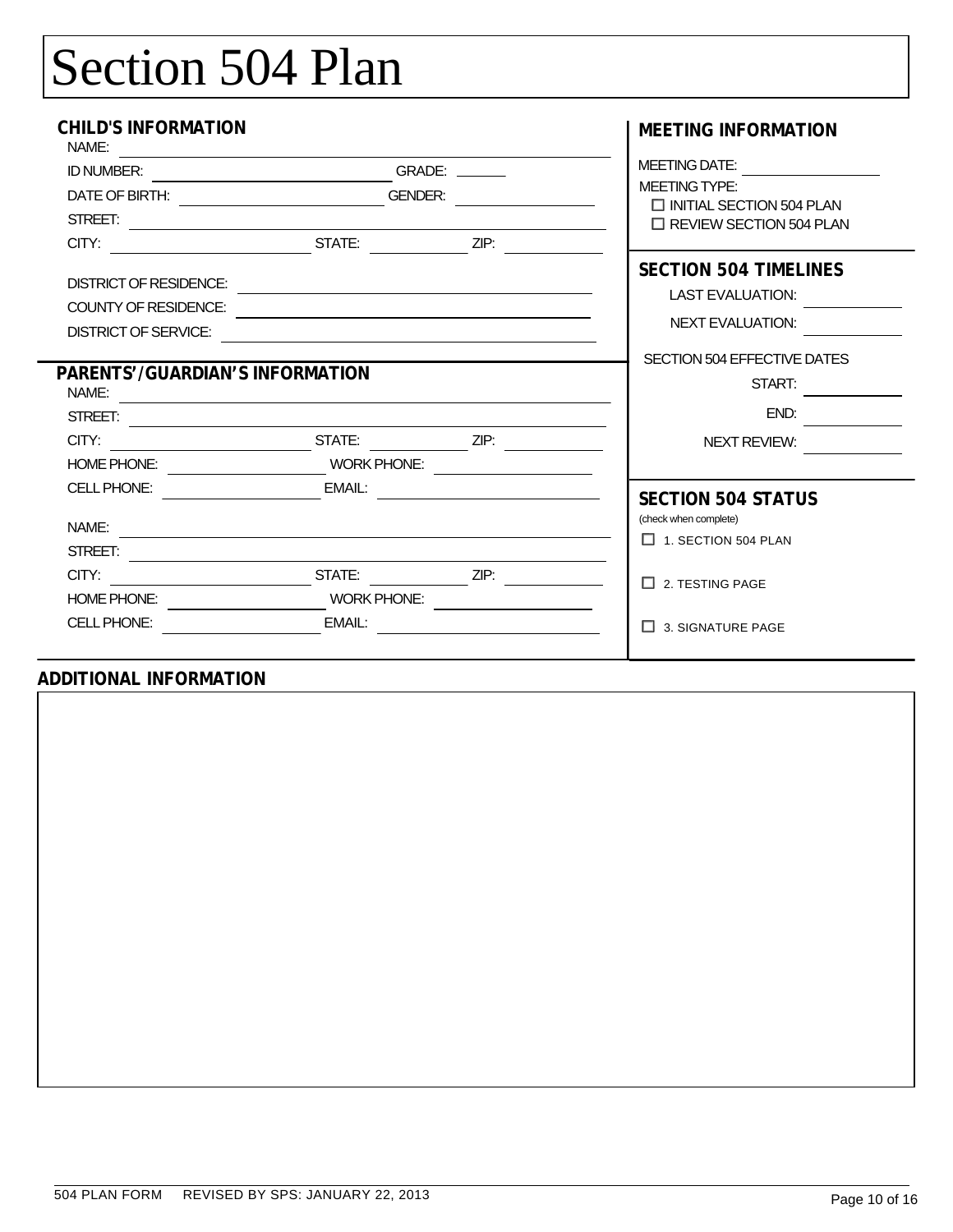| <b>Section 504</b>                                                                                                                                                                                                                                                                                  |                              |                                                             |
|-----------------------------------------------------------------------------------------------------------------------------------------------------------------------------------------------------------------------------------------------------------------------------------------------------|------------------------------|-------------------------------------------------------------|
| <b>CHILD'S INFORMATION</b><br>NAME:                                                                                                                                                                                                                                                                 | ID NUMBER:                   | DATE OF BIRTH:                                              |
| PRIOR WRITTEN NOTICE                                                                                                                                                                                                                                                                                |                              |                                                             |
| Date:                                                                                                                                                                                                                                                                                               |                              |                                                             |
| This is to notify you of the school district's action regarding                                                                                                                                                                                                                                     |                              |                                                             |
|                                                                                                                                                                                                                                                                                                     |                              |                                                             |
| A. Description of the action.<br>$\Box$ Refusal to initiate Section 504 Plan Reevaluation                                                                                                                                                                                                           | □ Change of Section 504 Plan |                                                             |
| Initial Section 504 Plan Evaluation<br>ш                                                                                                                                                                                                                                                            |                              | $\Box$ Section 504 Plan issues/meetings where the parent(s) |
| $\Box$ Manifestation Determination                                                                                                                                                                                                                                                                  | disagree with the district   |                                                             |
| $\Box$ Section 504 Plan Periodic Reevaluation                                                                                                                                                                                                                                                       |                              |                                                             |
| $\Box$ Other (describe action taken)                                                                                                                                                                                                                                                                |                              |                                                             |
| B. A description of the action proposed or refused by the school district:                                                                                                                                                                                                                          |                              |                                                             |
|                                                                                                                                                                                                                                                                                                     |                              |                                                             |
|                                                                                                                                                                                                                                                                                                     |                              |                                                             |
| C. An explanation of why the school district proposes or refuses to take the action:                                                                                                                                                                                                                |                              |                                                             |
|                                                                                                                                                                                                                                                                                                     |                              |                                                             |
|                                                                                                                                                                                                                                                                                                     |                              |                                                             |
| D. A description of other options that the Section 504 team considered and the reasons why those options were<br>rejected:                                                                                                                                                                          |                              |                                                             |
|                                                                                                                                                                                                                                                                                                     |                              |                                                             |
| E. A description of each evaluation procedure, assessment, record or report the school district used as a basis for<br>the proposed or refused action:                                                                                                                                              |                              |                                                             |
|                                                                                                                                                                                                                                                                                                     |                              |                                                             |
| F. A description of other factors that are relevant to the school district's proposal or refusal:                                                                                                                                                                                                   |                              |                                                             |
|                                                                                                                                                                                                                                                                                                     |                              |                                                             |
| PROVISION OF PROCEDURAL SAFEGUARDS                                                                                                                                                                                                                                                                  |                              |                                                             |
|                                                                                                                                                                                                                                                                                                     |                              |                                                             |
| As a parent of a child with a suspected or identified disability under Section 504, you have procedural safeguards protection under<br>Section 504 of the Rehabilitation Act of 1973, as amended by the ADA Amendments Act of 2008. A copy of the Section 504 Procedural<br>Safeguards is included. |                              |                                                             |
| If you have any questions about the action(s) described above or your rights as described in the Procedural Safeguards, please<br>contact:                                                                                                                                                          |                              |                                                             |
| NAME:                                                                                                                                                                                                                                                                                               | TITLE:                       |                                                             |
| <b>ADDRESS:</b>                                                                                                                                                                                                                                                                                     | <b>SCHOOL DISTRICT:</b>      |                                                             |
| CITY, STATE, ZIP:                                                                                                                                                                                                                                                                                   |                              |                                                             |
|                                                                                                                                                                                                                                                                                                     |                              |                                                             |

### **PROVISION OF PROCEDURAL SAFEGUARDS**

| NAME:             | TITLE:           |  |
|-------------------|------------------|--|
| ADDRESS:          | SCHOOL DISTRICT: |  |
| CITY, STATE, ZIP: |                  |  |
| TELEPHONE:        | EMAIL:           |  |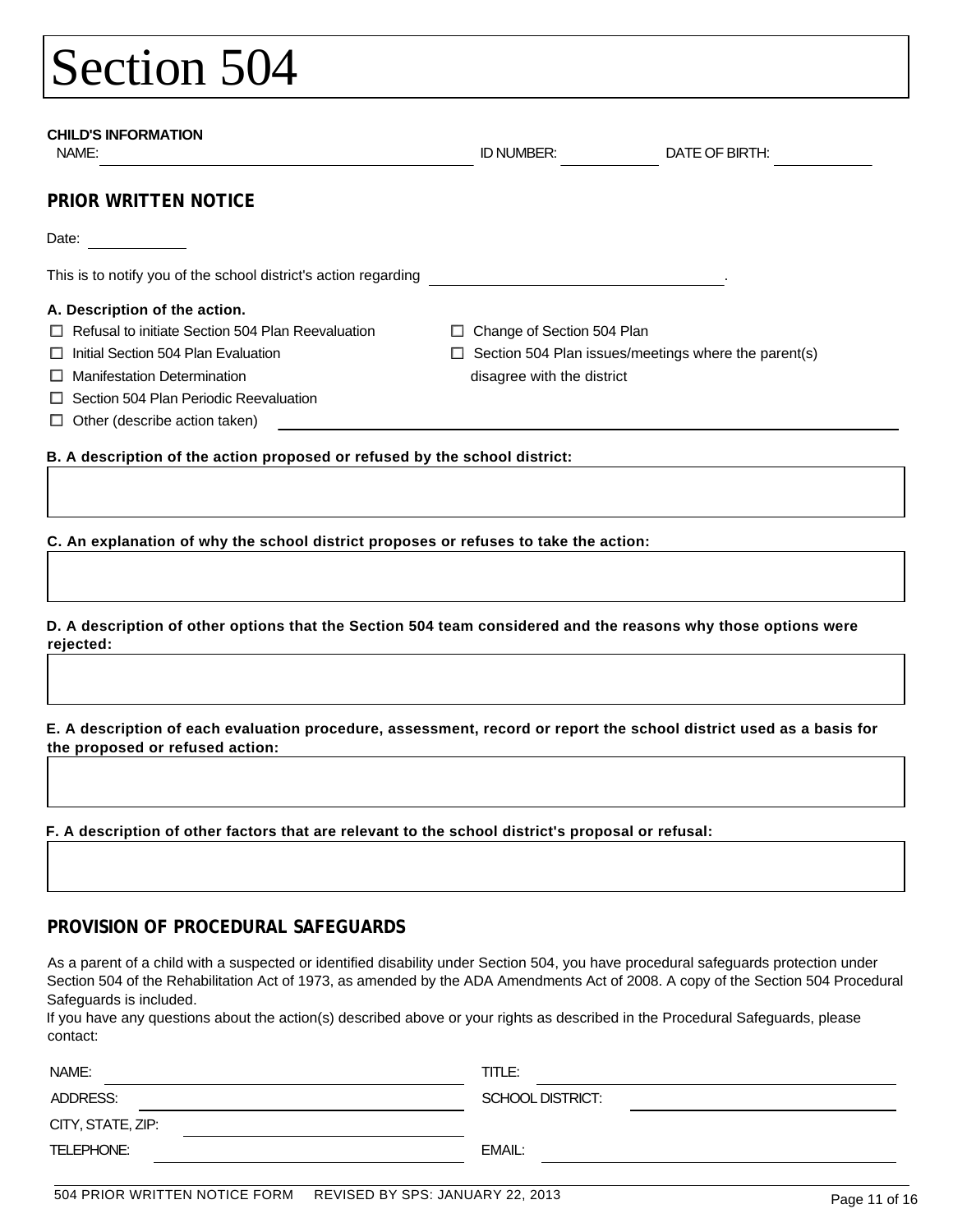### NOTICE OF SECTION 504/ADA PROCEDURAL INFORMATION AND RIGHTS

#### **WHAT IS SECTION 504?**

Section 504 of the Rehabilitation Act of 1973, as amended by the ADA Amendments Act of 2008 (hereinafter "Section 504"), is Congress' directive to schools receiving any Federal funding to eliminate discrimination based on disability from all aspects of their school operations. It states: "No otherwise qualified individual with a disability shall solely by reason of his/her disability, be excluded from the participation in, be denied the benefits of, or be subjected to discrimination under any program or activity receiving Federal financial assistance." Since the School District is a recipient of Federal dollars, its administrators and staff are required to provide eligible disabled students with equal access (both physical and academic) to services, programs, and activities offered by its schools. Section 504 is a civil rights statute and not a special education statute.

#### **HOW CAN I REFER MY CHILD TO DETERMINE 504 ELIGIBILITY?**

If you suspect that your child is "disabled" under Section 504/ADA, contact your child's teacher, school counselor, or building principal. You will be asked to complete a referral form and grant consent for a 504 evaluation. After the evaluation is complete, a meeting will be scheduled to determine if your child has a "disability." You have the right to meaningfully participate in the process and provide input, even if you cannot attend the meeting in person.

### **WHAT CRITERIA ARE USED TO DETERMINE 504 ELIGIBILITY?**

A student qualifies for Section 504 protection if s/he is determined to be an individual with a disability as defined by the statute. Specifically, the student must have a physical or mental impairment that substantially limits one or more major life activities, or have a record of such an impairment, or be regarded as having such an impairment. Only those students with an actual impairment, however, are entitled to accommodations/modifications/interventions pursuant to Section 504. Those students with a record of an impairment or who are regarded as having an impairment are entitled to protection from discrimination based upon disability.

Major life activities include, but are not limited to, functions such as (a) caring for one's self, performing manual tasks, walking, seeing, hearing, speaking, breathing, working, eating, sleeping, standing, lifting, bending, reading, concentrating, thinking, communicating, learning, and (b) the operation of major bodily functions including the functions of the immune system, normal cell growth, digestive, bowel, bladder, neurological, brain, respiratory, circulatory, endocrine, and reproductive functions.

#### **WHAT IS THE DIFFERENCE BETWEEN SECTION 504 AND THE IDEIA?**

Section 504 prohibits discrimination against students with disabilities and requires school districts to provide students with disabilities regular or special education and related aids and services that are designed to meet the individual educational needs of students with disabilities as adequately as the needs of nondisabled students are met. Any necessary accommodations/modifications/interventions must be delineated in a Section 504 Plan.

IDEIA requires districts to provide disabled students (ages 3 through 21) with special education and related services and supplementary aids and services designed to meet their unique needs and prepare them for further education, employment, and independent living. The special education and related services must be delineated in an Individualized Education Program (IEP).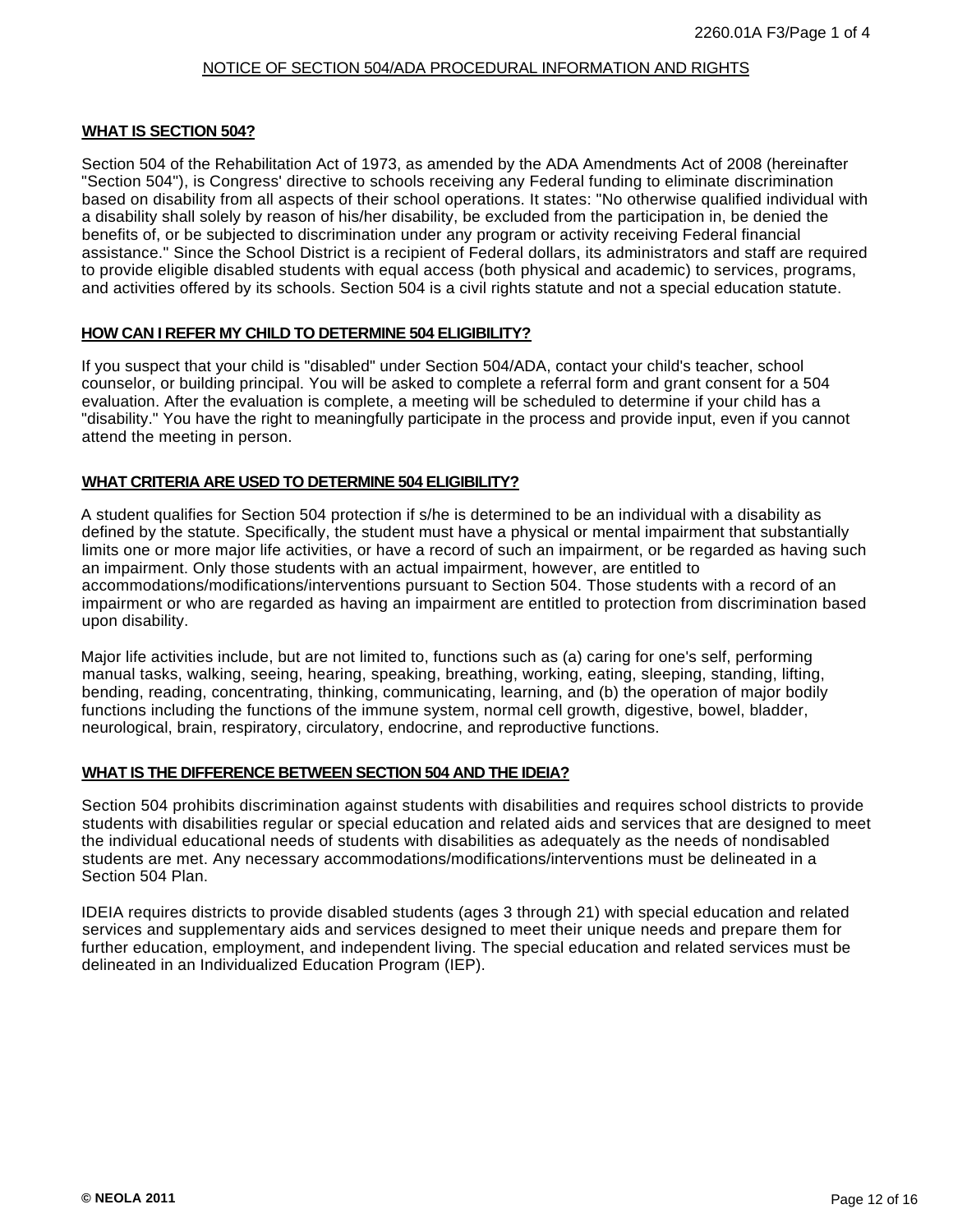#### **PROCEDURAL INFORMATION AND RIGHTS**

Below is a description of the rights granted by Federal law to individuals with disabilities. It is the intent of the District, pursuant to Section 504, to keep you fully informed concerning decisions about your child and to inform you of your rights if you disagree with any of those decisions.

You have the right to:

- A. have your child take part in, and receive benefits from public education programs without discrimination because of his/her disability;
- B. have the School District advise you of your rights under Federal law;
- C. receive written notice of any decision regarding the identification, evaluation, or educational placement of your child;
- D. have your child receive a free appropriate public education (FAPE);

This includes the right to be educated with students who are not disabled to the maximum extent appropriate (i.e. the student's education will be provided in the regular education classroom unless it is demonstrated that education in the regular environment with the use of supplementary aids and services cannot be achieved satisfactorily) and to receive regular or special education and related aids and services that are designed to meet the individual educational needs of students with disabilities as adequately as the needs of nondisabled students are met.

- E. have your child educated in facilities and receive services comparable to those provided students without disabilities;
- F. have evaluation and educational placement decisions made based upon a variety of information sources, and by persons who know your child and are knowledgeable about the evaluation data and placement options;
- G. have your child transported in a non-discriminatory manner;

If the District refer a student for aids, benefits or services outside the District, adequate transportation will be provided at no greater cost to you than if the aids, benefits, or services were provided within the District.

H. place your child in a private school or alternative educational program;

However, if the District makes a FAPE available to your child and nevertheless you choose to place your child elsewhere, the District is not required to pay for your child's education at the private school or alternative educational program, including any costs associated with related transportation.

- I. have your child be given an equal opportunity to participate in nonacademic and extracurricular activities offered by the District;
- J. examine all relevant education records, including, but not limited to, those documents related to decisions regarding your child's identification, evaluation, educational program, and placement;
- K. obtain, at your own expense, an independent educational evaluation of your child;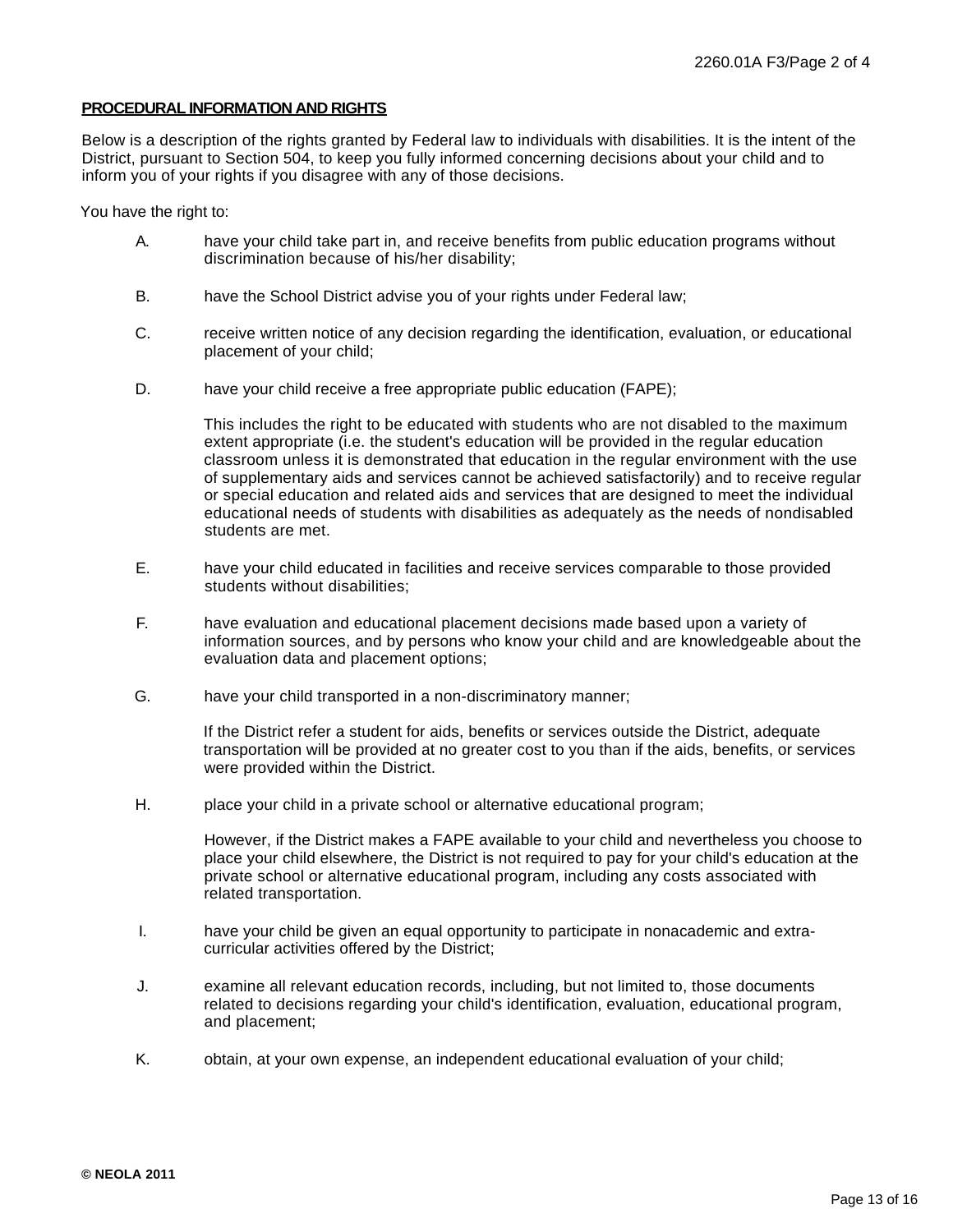- L. obtain copies of education records at a reasonable cost unless the fee would effectively deny you access to the records;
- M. a response from the School District to reasonable requests for explanations and interpretations of your child's education records;
- N. periodic re-evaluations and an evaluation before any significant change in program/ service modifications;
- O. request amendment for your child's education records if there is reasonable cause to believe that information contained in the record(s) is inaccurate, misleading or otherwise in violation of the privacy rights of your child;

If the School District refuses to amend the record(s), you have the right to request a hearing and/or to attach to the record(s) a statement of why you disagree with the information it contains.

P. request mediation or an impartial due-process hearing related to decisions or actions concerning your child's identification, evaluation, and/or educational program or placement;

You and your child may take part in the hearing and have an attorney represent you. Hearing requests must be made to the **notation**  $\blacksquare$ 

- Q. receive all information in your native language and mode of communication;
- R. file an internal complaint;
- S. file a complaint with the U.S. Department of Education's Office for Civil Rights;
- T. be represented at any point in the process by an attorney;
- U. recover reasonable attorney fees as authorized by law (i.e. if you are successful on your due process claim);
- V. be notified of your Section 504 rights (1) when evaluations are conducted, (2) when consent for an evaluation is withheld, (3) when eligibility is determined, (4) when a Section 504 Plan is developed, and (5) before there is significant change in the Plan.

Complaints, including complaints of disability-based harassment and requests for due process hearings, must be put in writing and must identify the specific circumstances or areas of dispute that have given rise to the complaint or requests for a hearing, and offer possible solutions to the dispute. Complaints must be filed with the District Section 504/ADA Compliance Officer. The Board of Education has designated

as the District Section 504/ADA Compliance Officer(s). The District Compliance Officer(s) can be reached at the following address/phone number/e-mail: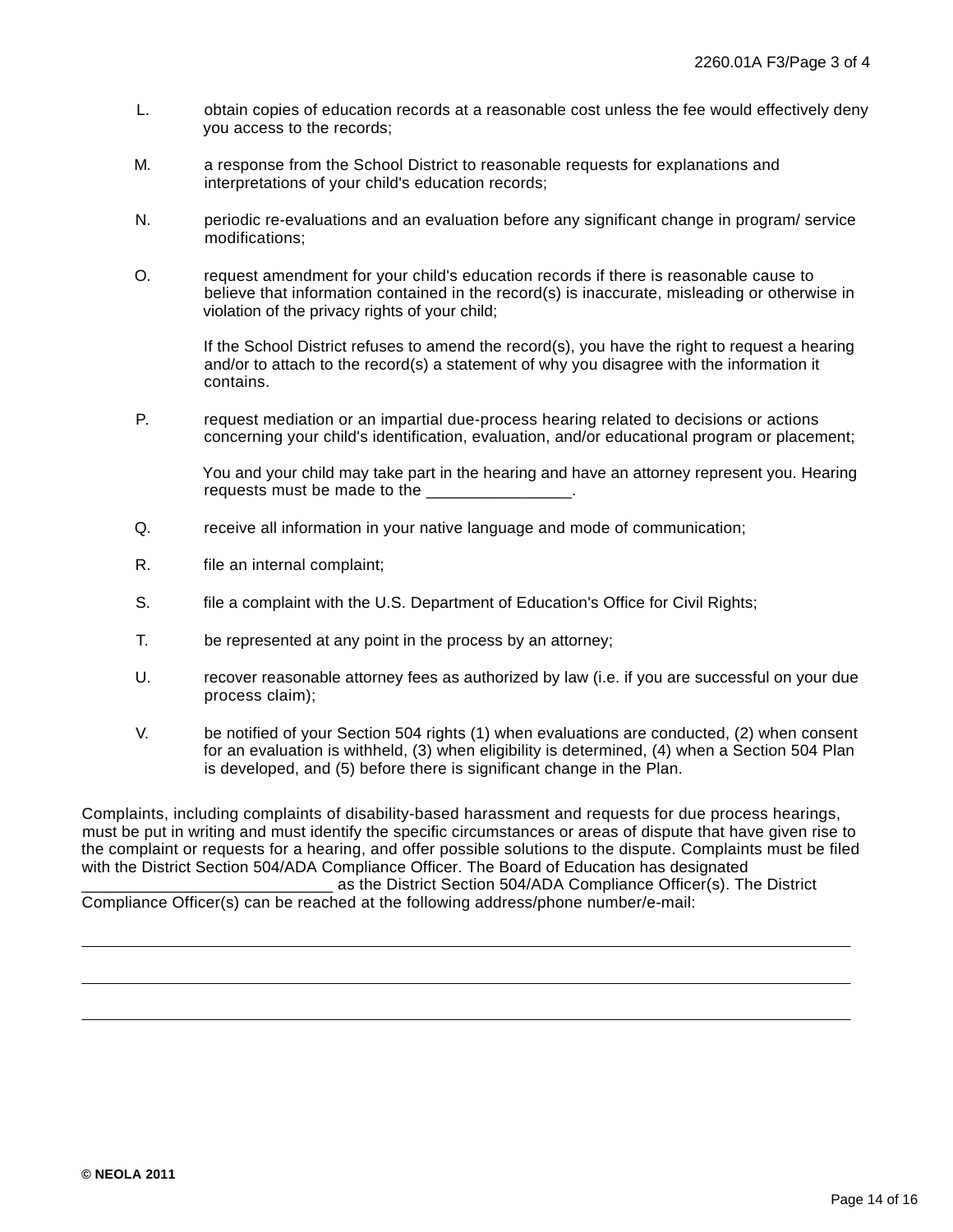The Office for Civil Rights of the United States Department of Education enforces the requirements of Section 504 of the Rehabilitation Act of 1973. The address of the Ohio office is:

> Office for Civil Rights, Cleveland Office U.S. Department of Education 600 Superior Avenue East, Suite 750 Cleveland, OH 44114-2611 Telephone: (216) 522-4970 Facsimile: (216) 522-2573 TDD: (216) 522-4944